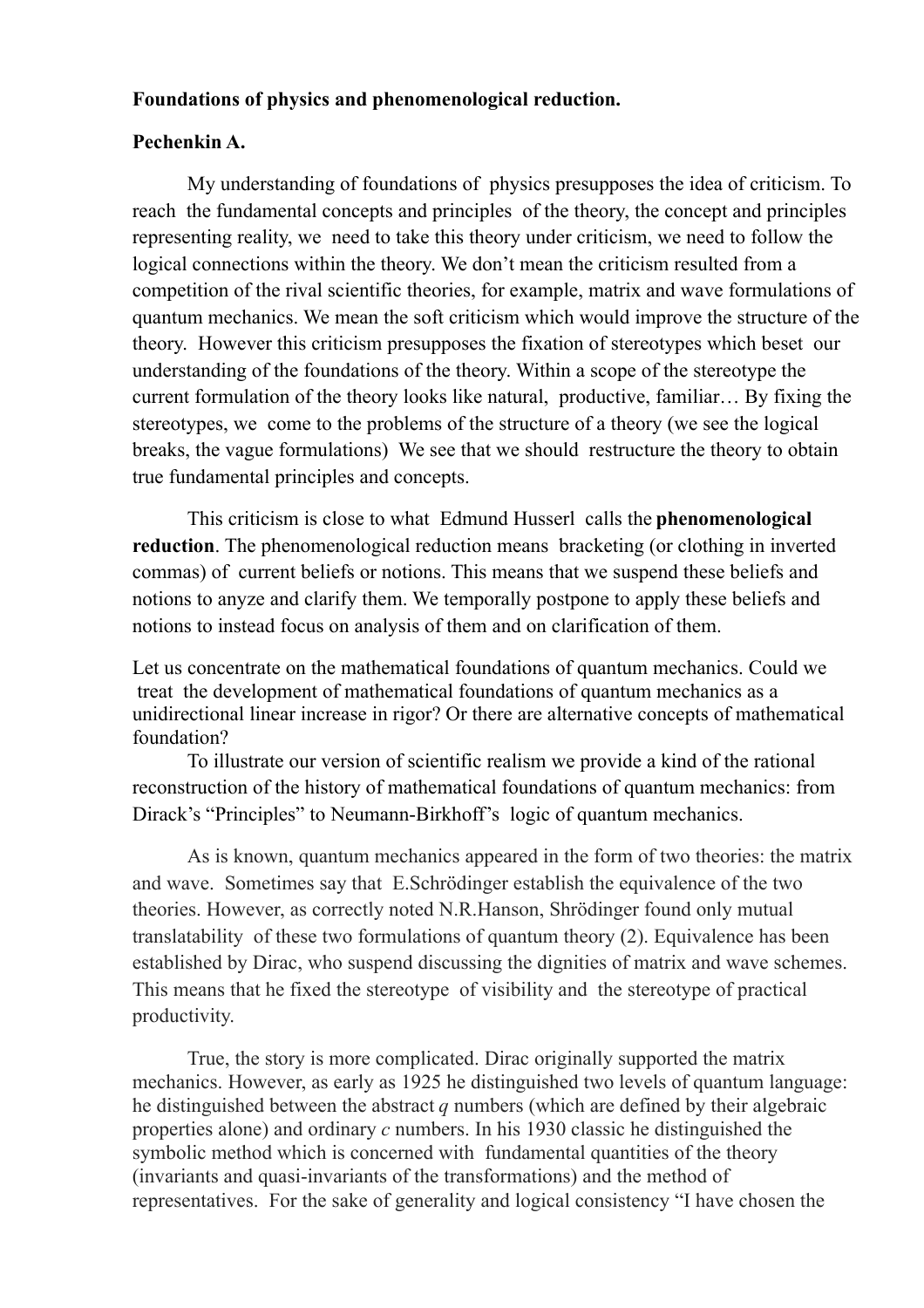symbolic method, introducing the representatives later merely as an aid to practical calculations. This meant a complete break from the historical line of development".

J. von Neumann improved Dirac's presentation of quantum mechanics. He pointed to the tacit dependence of Dirac's theory from the ideology of matrix mechanics. In other words, he fixed the stereotype of the discreetness. Von Neumann emphasized that Dirac kept mathematical rigorous only for the theory of discrete spectrum. To describe the continuous spectrum, von Neumann writes, Dirac "insincerely" admitted improper functions – δ-function. For such functions there was no rigorous theory then.

Von Neumann consistently presented quantum mechanics as a theory of selfadjoined operators in Hilbert space. Von Neumann wrote "what does non belong to Hilbert space, does not exist for us".

In 1936 Birkhoff and von Neumann published an article aimed to describe the logical structures which are present in physical theories which, like quantum mechanics, don't satisfy classical logic. The basic idea of quantum logic is to replace the Boolean lattice appropriate to the phase space of classical physics by the projection lattice of Hilbert space. However, in the context of the present project it is important namely Birkhoff-von Neumann's version of quantum logic.

"To see why von Neumann insisted on the modularity of quantum logic, one has to understand that he wanted quantum logic to be not only propositional calculus of a quantum mechanical system, but also wanted it to serve as the event structure in the sense of probability theory. In other wards, what von Neumann aimed at was establishing the quantum analogy of the classical situ can be interpreted both as the Tarski-Lindenbaum algebra of a classical propositional logic and as the algebraic structure , where a Boolean algebra representing the random events of a classical probability theory, with probability being an additive normalized measure on the Boolean algebra" (3, P.157).

Birkhoff- von Neumann's quantum logic can be taken as a result of self-criticism of von Neumann's treatment of quantum probability in his preceding writings including "Mathematical foundations" (1932). Von Neumann proceeded from von Mises' empirical interpretation of probability (as relative frequency) in 1932. This interpretation has conceptual difficulties which led to the violation of mathematical rigidity proper to his "Mathematical foundations".

"Von Neumann does indeed abandon the frequency interpretation from 1936. But for von Neumann this option was out of question in the years 1927-1932. In his paper von Neumann speaks of the frequency interpretation of probability as the (i.e. unique) theory of probability. In the twentieth and early thirties his view of probability was clearly shaped under the influence of von Mises' relative frequency interpretation". (3, P.161).

In a ward, in 1936 von Neumann came to the second step of his struggle for foundations of quantum theory and by bracketing the achieved foundations took under consideration the stereotype of empiricism in the interpretation of probability.

**Warning**. So, we draw a straight line connecting the writings in mathematical foundations of quantum mechanics: Dirac, von Neumann, and again von Neumann